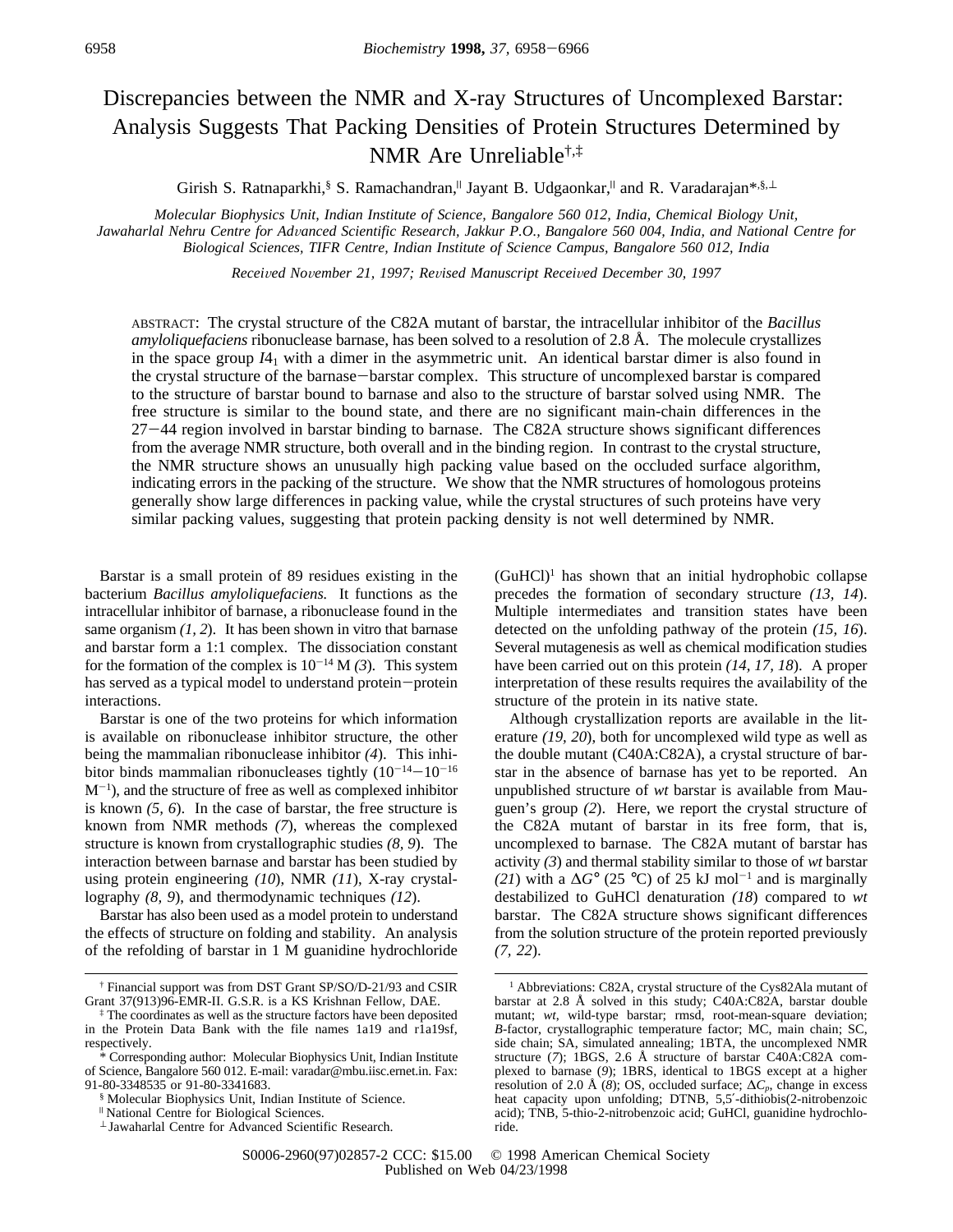### **MATERIALS AND METHODS**

*Crystallization and Data Collection*. The expression, purification, and chemical modification of barstar have been carried out as previously reported *(18*) except that the protein was further purified by FPLC on a Superose-6 gel filtration column. We attempted to crystallize the DTNB-labeled barstar *(18*) along with the C40A and C82A mutants, as the chemical modification of barstar stabilizes these proteins in solution and reduces aggregation due to the absence of free thiol groups. However, the C40A and DTNB-labeled crystals did not diffract well and were not stable in the X-ray beam. Crystals of barstar were grown at 20 °C using the hanging drop method *(23*) under conditions similar to those used previously for *wt* barstar *(20*). To crystallize barstar, 2 *u*L of a stock solution of protein [45 mg/mL based on  $\epsilon$  =  $23\,000 \, \text{M}^{-1} \, \text{cm}^{-1}$  in 50 mM phosphate, pH 6.5 (24)] was mixed with an equal volume of the precipitant  $(40-60\%)$ ammonium sulfate and 50 mM phosphate, pH 6.5). Crystals were obtained in  $24-48$  h and reached their maximum size in  $4-7$  days. The protein was dissolved to its maximum concentration in 50 mM Tris, pH 8.0, and then the Tris was replaced with 50 mM phosphate, pH 6.5, in a Centricon concentrating unit. The crystals were sealed in a glass capillary with a small amount of mother liquor. X-ray diffraction data was collected on these crystals at 20 °C using a MAR imaging plate detector system attached to a Rigaku RU200 rotating anode equipped with a 0.2-mm focusing cup. The X-ray source was Cu K $\alpha$  radiation, and the crystal to detector distance was 100 mm. Data sets were collected by recording 1.0° oscillation images. The anode was operated at 50 mA and 40 kV, and each frame was exposed for 210 s. Diffraction data were recorded over an oscillation range of 250°. The data set was processed using the XDS *(25*) suite of programs.

A single crystal  $(1.0 \times 0.5 \times 0.4 \text{ mm}^3)$  was used to collect a complete data set for the barstar C82A mutant to 2.76 Å resolution at 20 °C. The crystal indexed in the space group *I*4<sub>1</sub> with cell parameters  $a = b = 104.18$  Å,  $c = 36.00$  Å. The space group obtained has not been reported in the crystallization reports published previously *(19, 20*). Assuming a solvent content of the unit cell of approximately 50%, we expected 2 molecules in the asymmetric unit. We have been able to obtain a solution for the orientation and position of the C82A mutant in the unit cell using the molecular replacement program AMoRe *(26*) with the X-ray structure of the C40A:C82A barstar mutant complexed to barnase, 1BGS *(9*), as a starting model. The best solution had a correlation coefficient of 65% and an *R*-factor of 40% (after rigid body refinement; resolution range,  $15-3.5$  Å). This was significantly better than the next solution. A similar solution was obtained using 1BRS *(8*) as a starting model. Initially, the NMR structure of free barstar, 1BTA *(10*), was also used as a starting model for AMoRe calculations, but it did not give a clear solution (correlation, 24-28%; *<sup>R</sup>*-factor, <sup>48</sup>-50%) despite testing various resolution ranges and using only rigid units such as  $\beta$ -sheets or  $\alpha$ -helices in the calculations. Table 1 summarizes the data collection, reduction, molecular replacement, and refinement of the C82A mutant.

*Refinement.* Refinement was carried out by simulated annealing (SA) torsion angle refinement *(27, 28*) using X-PLOR *(29*). Torsion angle refinement is more powerful

Table 1: Summary of X-ray Data Reduction and Refinement

| data collection                           |                              |
|-------------------------------------------|------------------------------|
| space group                               | I4 <sub>1</sub>              |
| unit cell                                 | $a = b = 104.182 \text{ Å};$ |
|                                           | $c = 36.00 \text{ Å}$        |
| molecules per asymmetric unit             | $2$ (dimer)                  |
| resolution                                | $2.76$ Å                     |
| unique reflections $(I/\sigma(I) > 0)$    | 4796                         |
| unique reflections $(I/\sigma(I) \geq 2)$ | 3706                         |
| multiplicity of data set                  | 7.0                          |
| completeness                              | 99.0% (98.9%)                |
| $R_{\text{merge}}^a$                      | 7.6%                         |
| molecular replacement                     |                              |
| model, 1BGS $(15-3.5 \text{ Å range})$    | correlation $= 65\%$ ;       |
|                                           | $R$ -factor = 30%            |
| refinement                                |                              |
| crystallographic R-factor                 | 20.0%                        |
| $R_{\text{free}}^{\ b}$                   | 29.2%                        |
| range used for refinement                 | $10.0 - 2.76$ Å              |
| completeness <sup>c</sup>                 | $2.9\,\mathrm{\AA}$          |
| rmsd bonds                                | $0.008$ Å                    |
| rmsd angles                               | $1.12^{\circ}$               |
| rmsd dihedrals                            | $26.39^{\circ}$              |
| rmsd impropers                            | $0.5^\circ$                  |
| av $B$ -factor <sup>d</sup>               |                              |
| main-chain atoms                          | 46                           |
| side-chain atoms                          | 48                           |
|                                           |                              |

*a*  $R_{\text{merge}}$  is defined as  $(\sum_{hkl} |I_i - \langle I \rangle| / \sum_{hkl} I_i) \times 100.0$ , where  $I_{hkl}$  is the intensity of reflection *hkl* and  $\langle I \rangle$  is the average of all measurements for reflection *hkl.*  $^b$   $R_{\text{free}} = \sum_{hkl} |F_0| - |F_c| / \sum_{hkl} |F_0|$  for a test set of 15% of all reflections. <sup>*c*</sup> Completion = 50% in the 2.9–3.0 Å shell for 3*σ* reflections. *<sup>d</sup>* The average *B*-factors refer to chain A of the two molecules in the asymmetric unit.

than conventional simulated annealing. It has a larger radius of convergence and reduces the ratio of free parameters to observed data *(30*). Fifteen percent of all reflections were set aside in order to calculate  $R_{\text{free}}$  (30–32). However, in the final stage of refinement, all reflections were used. The starting  $R_{\text{free}}$  and  $R$  values were 45% and 42%, respectively. Refinement was started with a model assuming restrained NCS symmetry *(33*) in the initial stages of refinement. Both molecules in the asymmetric unit were considered similar, and a high NCS restraint weight of 300 kcal mol<sup>-1</sup>  $\rm \AA^{-1}$  was applied. This weight was decreased by steps of 50 during the course of refinement and was set at 100 kcal mol<sup>-1</sup>  $\rm \AA^{-1}$ at the end of SA refinement. Various refinement protocols were tried, and it was found that SA torsional angle refinement reduced the *R*<sub>free</sub> value more than the conventional SA protocol. Refinement steps also included Powell minimization, *B*-factor refinement, and constant temperature torsion angle refinement (500 K) followed by manual rebuilding.  $2F_0F_c$  as well as  $F_0F_c$  difference Fourier maps were calculated with X-PLOR using  $\sigma_A$ -weighting (34), and manual rebuilding was done using the package FRODO *(35*). Water addition (10 waters) did not improve the *R*free significantly, and waters were not included in the final structure. Both grouped *B*-factor refinement and individual restrained isotropic *B*-factor refinement with the default restraints *(29*) for atoms forming pairs (bonds) and triplets (angles) were used. The *B*-factors between atoms related by NCS-symmetry were restrained. The individual restrained *B*-factor protocol gave the lowest  $R_{\text{free}}$  values. Model bias in the structure was also minimized by starting refinement with the NMR structure (the starting model was the NMR structure, superimposed on the molecular replacement solution found using 1BGS) and confirming that this structure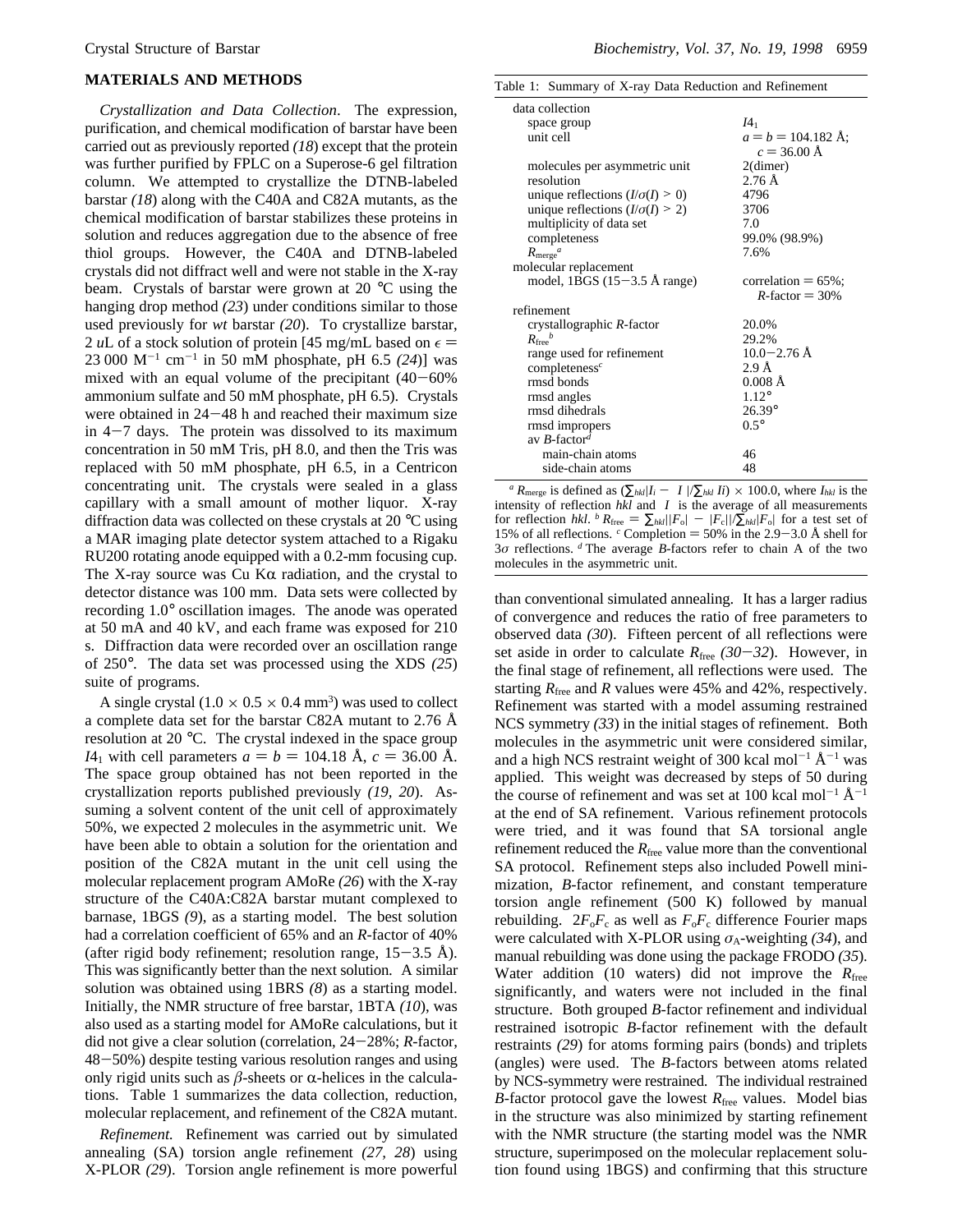

FIGURE 1: Main-chain trace of the dimer in the asymmetric unit.

after complete refinement was similar to the final refined structure obtained using the X-ray structure of barstar (1BGS) as a starting model. Model bias in the binding region (*27*- *44*) was minimized by rebuilding the region after SA  $\sigma_A$ weighted omit map calculations in X-PLOR. The last stage of refinement used all reflections and included constant temperature torsion angle refinement (500 K), positional refinement, and *B*-factor refinement with an NCS weight of  $100$  kcal mol<sup>-1</sup>  $\rm \AA^{-1}$ . Removing all NCS restraints did not decrease  $R_{\text{free}}$  significantly, and therefore the monomers in the asymmetric unit were restrained in the final refined structure.

*Analysis.* All calculations were done in X-PLOR *(29*). The structures were analyzed using rmsd and B-Factor plots for main-chain as well as side-chain residues. Parameters such as accessibility *(36*) and packing value using the occluded surface (OS) algorithm *(37*) were examined. The mean protein packing value was reported on the basis of the normalized packing value for each residue *(38*). Interactions between barnase and barstar as well as between individual monomers of the dimer in the asymmetric unit were analyzed by using the INTCHOS program (a part of the OS suite of programs) to calculate interchain occluded surfaces as well as by using the CONTACT algorithm, which is part of the CCP4 *(39*) suite of programs. All of the analyses were carried out on chain A, as it was similar to chain B due to NCS restraints. All structural results were confirmed by visual inspection of  $2F_0F_c$  and  $F_0F_c$  maps. Omit maps ( $\sigma_A$ weighted; omit maps *29, 34*) were calculated to confirm important structural results.

### **RESULTS AND DISCUSSION**

*Description of the Final Structure*. The final structure has a crystallographic *R*-factor of 20% and an *R*free value of 29.2% and contains all 89 residues without any deletions. The mean coordinate error calculated by a Luzatti plot is 0.30 Å for the experimental data set and 0.40 Å for the 15% test reflections. The cysteine at position 40 shows clear density and does not show any additional density that would indicate a mixed disulfide. The presence of the Cys82 to Ala mutation is confirmed by  $2F_0F_c$  density as well as the

lack of  $F_0F_c$  density. Omit SA maps were also used to confirm the C82A mutation in the structure. Although mass spectrometry *(21*) shows that an N-terminal methionine is attached to the polypeptide chain, it has not been included in the structure, since its inclusion is not confirmed by electron density and omit map calculations. The asymmetric unit contains two molecules of barstar which form an antiparallel dimeric unit with the beta strands of the C-termini of both molecules aligned with each other. The two monomers in the dimeric unit are related by a 2-fold axis of symmetry (Figure 1). Both chains in the asymmetric unit are similar due to the NCS restraints imposed on them (the main-chain rmsd of chain B with A is 0.21 Å). Hence, only chain A is used in further analysis. The electron density map for both molecules in the asymmetric unit is of good quality for a map at this resolution due to the presence of NCS. The  $2F_0F_c$  map has breaks in the main chain in the stretch of residues from 58 to 62, but no deletions have been made from the final model (residues 64 and 65 have been deleted in 1BRS). The stretch of residues from 6 to 9 shows weak electron density, especially around glycine 7. Despite these breaks and the fact that these regions show small deviations between molecules in the asymmetric unit, these regions have been treated with restraints similar to those used with the rest of the structure. Treatment of the loop and flexible regions with smaller (e.g.,  $5-50$  kcal mol<sup>-1</sup>  $\rm \AA^{-1}$ )<br>NCS restraints during SA refinement does not significantly NCS restraints during SA refinement does not significantly decrease  $R_{\text{free}}$  or improve the map. The final structure has excellent stereochemistry, with the deviations from ideal bond lengths and bond angles being 0.008 Å and 1.3°, respectively. There are no violations for bonds, angles, dihedrals, or impropers on the basis of the default threshold values in X-PLOR. The structure has been analyzed using PROCHECK *(40*) and shows that 80% of the residues have backbone *φ*,*æ* angles in the core regions of the Ramachandran plot and 20% lie in the allowed regions. None of the residues have generously allowed or disallowed *φ*,*æ* angles. The main-chain and side-chain stereochemistries are better than that derived in the database of high-resolution structures used by PROCHECK, and the structure has an overall *G*-factor of 0.1.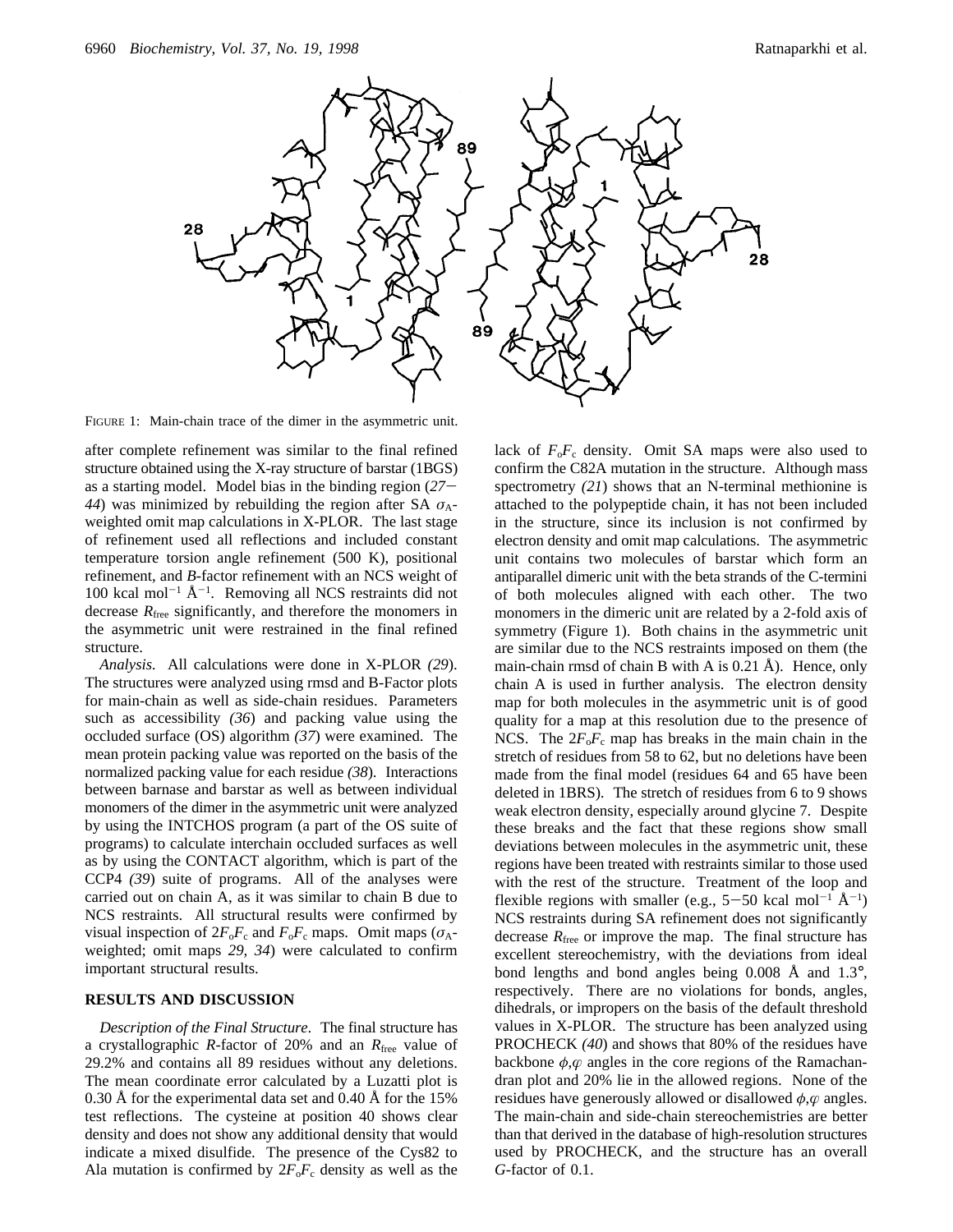

FIGURE 2: (A) Residues which occlude each other in either the dimer interface (empty bars) or the barnase-barstar (1BRS) interface (filled bars). The occluded surface was calculated by the OS algorithm *(37)*. (B, C) Main-chain rmsd plots relative to the C82A crystal structure of 1BRS (crystal structure of complexed barstar) (B) and 1BTA (NMR structure) (C). In each case, the structure was superimposed on the C82A structure before calculating the rmsd. (D) ∆*B*-Factor plot of C82A relative to the 1BGS structure. The secondary structure and accessibility representation

Table 2: List of Hydrogen Bonds between the Monomers of the Dimer in the Asymmetric Unit*<sup>a</sup>*

at the top of the figure is an output of PROCHECK *(40).*

| chain A        | chain B        | distance $(\AA)$ |
|----------------|----------------|------------------|
| <b>E68 OE1</b> | <b>R75 NH2</b> | 3.03             |
| <b>R75 NH2</b> | <b>E68 OE1</b> | 2.88             |
| <b>R75 NH2</b> | <b>R75 NH2</b> | 3.21             |
| 186 N          | L88 O          | 3.03             |
| L88N           | 186 O          | 2.73             |
| L88 O          | <b>I86 N</b>   | 3.00             |
| <b>S89 OT1</b> | K78 NZ         | 2.66             |

*<sup>a</sup>* The list was generated using the program CONTACT, from the CCP4 *(39)* suite of programs.

*The Dimer in the Asymmetric Unit.* The asymmetric unit contains two monomers which are in a dimeric association. The two monomers are in contact via the  $\beta$ -strand at the C-terminus of barstar (Figure 1). Figure 2A shows all the residues in contact (empty bars) between the two monomers, based on interchain OS. The major contribution for the dimer is from the C-terminal  $\beta$ -sheet and includes three mainchain hydrogen bonds (Table 2). In addition, there are contibutions from helix-4 and the region around Glu 57. Table 2 lists the major hydrogen bonds which are part of the dimeric interface. Figure 2A also shows the residues occluded in the barnase-barstar interface (filled bars). The

residues involved in the barnase-barstar interface and the dimer interface are different sets of residues and do not overlap. This was confirmed by the absence of short contacts on superposition of two barnase-barstar molecules on the dimer. Thus, if a dimeric unit exists in solution, in principle, it should be capable of simultaneously inhibiting two barstar molecules. We generated the symmetry-related molecules in 1BRS and, surprisingly, found that the dimer in the C82A asymmetric unit is present in the 1BRS (and therefore the 1BGS) barnase-barstar complex structure also. The 1BRS dimer superimposed well on the C82A dimer and gave a  $C_{\alpha}$ rmsd of 0.72 Å. Despite the dimer being found in the crystal structures of both free and bound barstar, there is no evidence for barstar forming dimers in solution. Under oxidizing conditions, a small amount of aggregation is observed *(20*), but, this has been shown to be caused by the formation of intermolecular disulfide bonds. The presence of the dimer in the crystal structures of free and complexed barstar may be an artifact of the extremely high protein concentration in the crystals.

*Comparison of C82A Crystal Structure with Barstar Bound to Barnase.* The overall fold of uncomplexed barstar closely resembles that of barstar in the complex with barnase (1BRS, 1BGS). 1BRS (*8*) and 1BGS (*9*) are independently solved structures of the barnase-barstar complex from the laboratories of Fersht and Mauguen, respectively. Both of the structures are in the same space group with similar cell parameters, but 1BRS is at a higher resolution (2.0 Å) than 1BGS (2.6 Å). Both structures have three pairs of molecules in the asymmetric unit and have a barstar dimer in the crystal, though the dimer has not been explicitly mentioned previously (*8, 9*). The NMR structure of the uncomplexed protein (1BTA) also resembles our crystal structure, but with significant differences. A superimposition of the  $Ca$  traces of the 1BRS crystal structure and the C82A crystal structure, (Figure 3A), as well as main chain rmsd plots (Figure 2B), shows that the differences in structures are restricted to residues  $58-62$ ,  $6-9$ , and Gly 43. Thus, the C82A structure is very similar to that of barstar in complex with barnase, with the average rmsd of the main chain being 0.55 and 0.48 Å when compared to 1BGS and 1BRS, respectively. The average side-chain rmsd for a similar comparison yields values of 1.06 and 1.11 Å, respectively. The main-chain residues of barstar (*27*-*44*) that lie at the binding interface with barnase do not show significant deviations in comparison to the structure in the complex, except for Gly 43 (Figures 2B, 3A, and 4A). Taking into consideration the resolution of this structure as well as the quality of the electron density map, the side-chain residues in the binding site which show significant changes in C82A when compared to 1BRS are Y29, D35, and D39 **(**Figure 4A). These differences as well as the difference in the MC of Gly 43 were confirmed by SA omit maps. The hydrogen bonding groups in these residues (Y29OH, D35OD1, and G43O) are unsatisfied and may be interacting with water molecules not seen at this resolution. The hydrogen bonding groups in the binding site which are satisfied internally include W38NE1, T42OG1, D39OD2, and D39N. The residues listed above form important hydrogen bonds directly (Table 2 in ref *8*) or indirectly via water (Table 4 in ref *8*) with barnase. Thus, apart from minor differences, the conformations of residues involved in the binding of barstar to barnase are similar in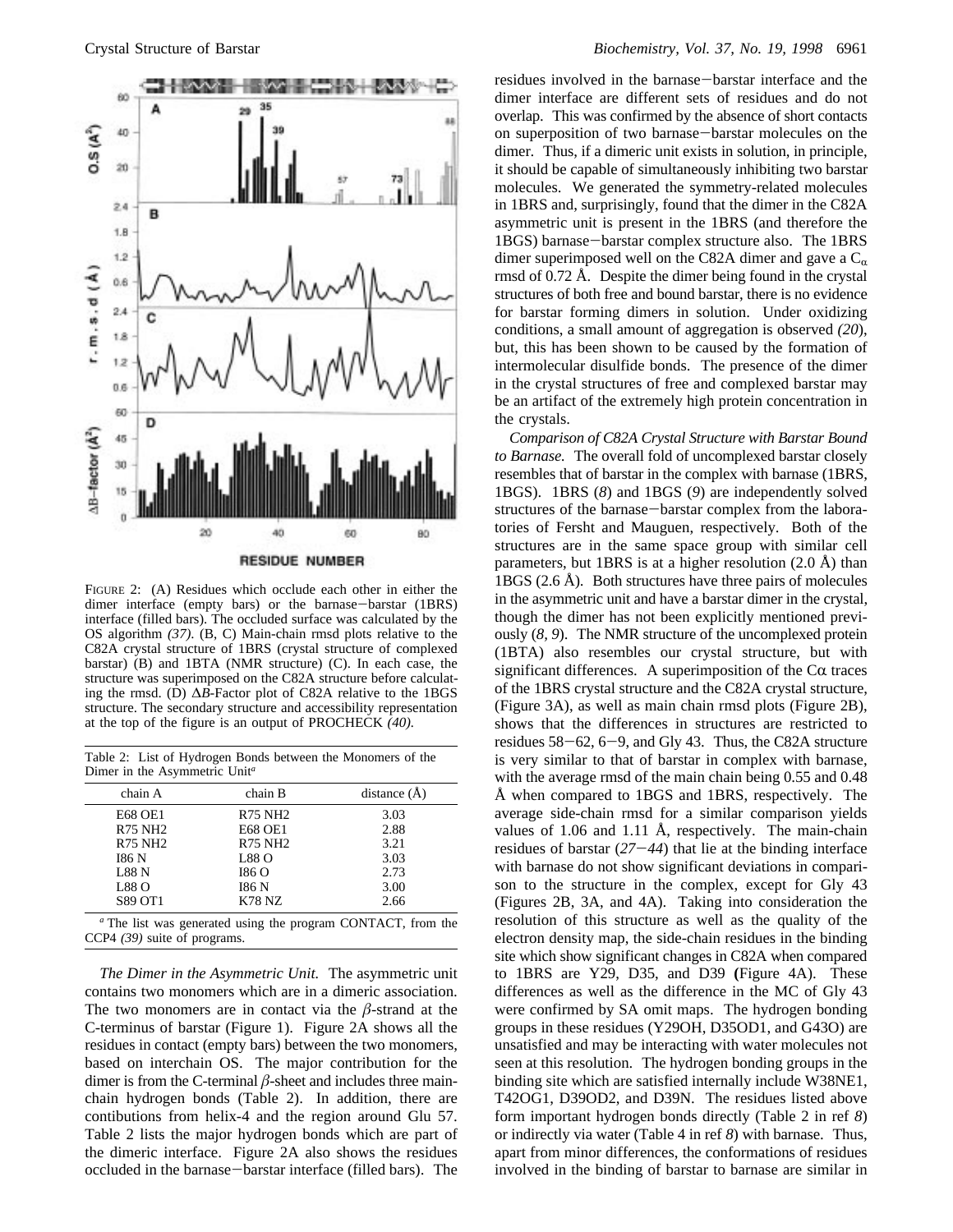A



FIGURE 3: (A)  $C\alpha$  trace of the crystal structure of complexed barstar (1BRS, E-chain) superimposed on the C82A structure. (B)  $C\alpha$  trace of the barstar NMR structure (1BTA) superimposed on the C82A structure. In both cases, the C82A structure is represented by the thin line.

the free and bound states. To check for model bias in the structure, especially in the binding region, the refinement was repeated against the C82A reflection data, using the NMR structure (which shows 1 Å MC deviation from the final C82A structure; Figure 2C) as a starting model. The model was refined to a *R*-factor of 22% ( $R_{\text{free}} = 32$ %), and the refined structure was similar to the final C82A structure with a main-chain rmsd of 0.37 Å. In addition, to confirm the lack of change in the  $27-44$  region, the region was omitted and  $\sigma_A$ -weighed omit maps were calculated after SA torsion angle refinement. The region was rebuilt using FRODO (*35*), and the rebuilt structure was found to be similar to the final structure (rmsd of  $MC = 0.15$  Å). We have examined the trends in *B*-factor variation along the polypeptide chain in the bound (1BGS) and free (C82A) stuctures. The 1BGS structure was chosen because it has a resolution  $(2.6 \text{ Å})$  similar to that of C82A  $(2.8 \text{ Å})$ . In the 1BGS structure the 27-44 region is characterized by the lowest *B*-factors in the molecule. In our crystal structure this barnase-binding region has *B*-factors comparable to those of residues with weak electron density (residues  $6-9$ ). Figure 2D shows that the binding region exhibits the largest ∆*B*-factor value. An analysis of *B*-factor trends is not straightforward because *B*-factors contain contributions from cystal mosaicity as well as static and dynamic disorder. We merely note that the *B*-factor trends in the free and bound structures are consistent with the expected decrease in flexibility of the 27-44 binding region upon complexation

with barnase. We compared the *B*-factor profiles in our structure with the mean rmsd's of the NMR structure set from the average NMR structure *(22*). The regions of large rmsd's for the NMR structures coincide with the three major peaks in the ∆*B*-factor profile, except for the C-terminus of the binding helix, which does not show large rmsd's in the NMR structure. The largest rmsd's in the NMR structure set *(22*) are in the binding region. The above NMR data indicate flexibility in the binding region and are consistent with the large *B*-factors in our structure.

The NMR structure of free barstar had indicated that there were significant differences in the structures of the bound and free states *(7, 8, 22*). These differences were of three types: local changes in the conformations of residues in the binding region, an overall movement of the binding loop away from barnase, and global inward movements of the four helices in going from the bound to the free state. We do not observe these differences when comparing the crystal structure of free C82A to the barnase-barstar complex. At the resolution of the C82A structure, we cannot address the differences in the water structure changes between the free and the bound state. These changes are important considering the dominant role of charged residues and water in the stabilization of the interface. A complete analysis will have to wait for a high-resolution crystal structure of free barstar.

*Correlation of C82A Crystal Structure with Previous Binding and Unfolding Studies*. At 298 K barstar binds barnase with  $K_{\text{D}}$ ,  $\Delta H^{\circ}$ , and  $\Delta S$  values of  $10^{-14} \text{ M}^{-1}$ ,  $-45 \text{ kJ}$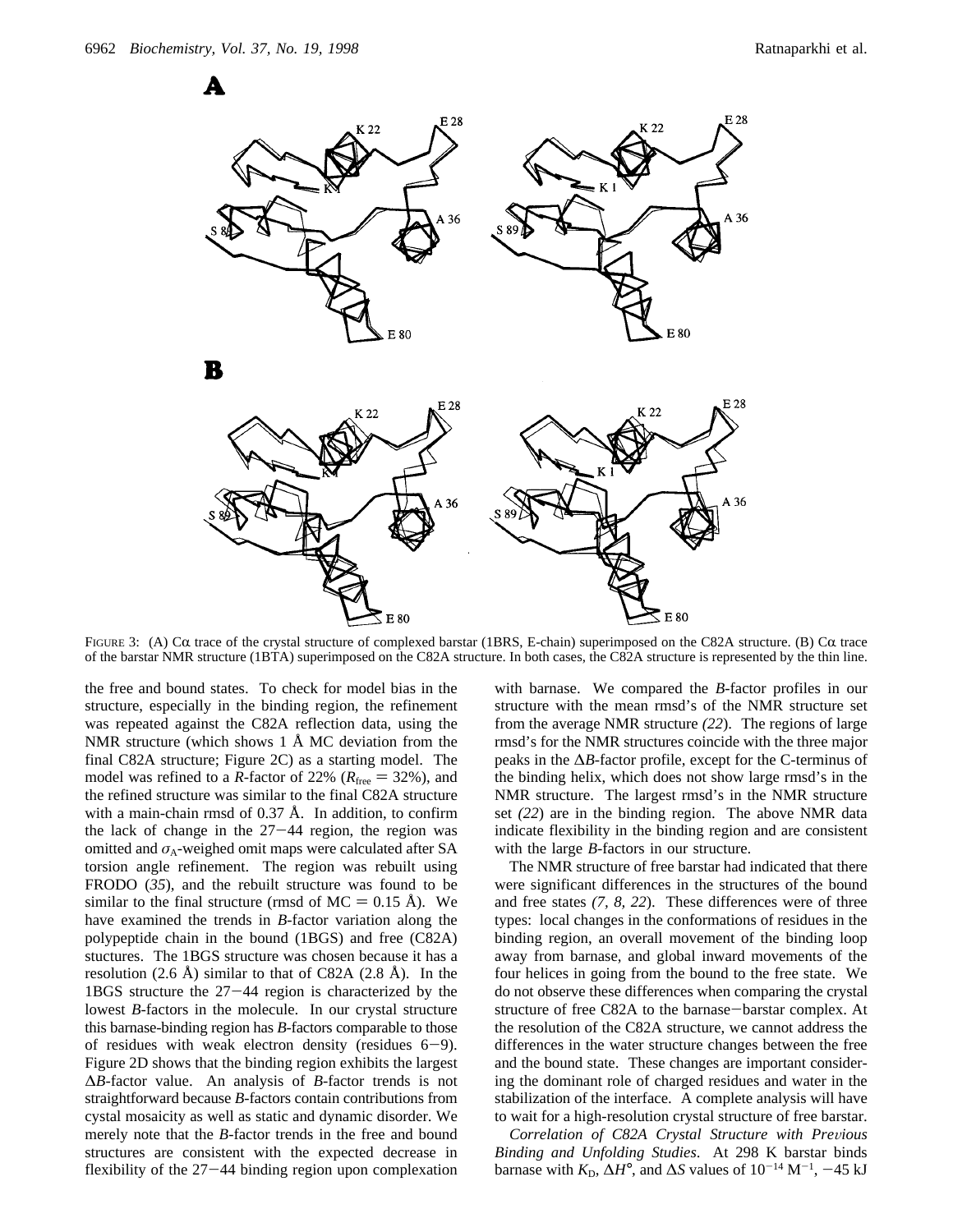

FIGURE 4: Binding regions of (A) 1BRS and (B) 1BTA superimposed on the C82A structure. The C82A structure is represented by the thin line.

mol<sup>-1</sup>, and 51 J mol<sup>-1</sup> K<sup>-1</sup>, respectively. The positive entropic contribution has previously been suggested to be due to both an increase in flexibility of the molecule and a release of water molecules upon complex formation *(12*). Earlier measurements of hydrogen exchange rates by NMR *(22, 42, 43*) have suggested that free barstar is a flexible molecule. The C82A structure does not show any evidence for increased flexibility of barstar upon binding to barnase. In fact, the data are consistent with a decrease in flexibility of at least the binding residues  $27-44$ . Indeed, ligand binding or complexation typically leads to a decrease rather than an increase in molecular flexibility. Hence, the positive entropy of binding is likely to be due solely to release of bound water molecules from both free barnase and free barstar upon complexation. The C82A structure shows that barstar appears to undergo very little conformational rearrangement upon binding. This is consistent with the very high association rate of  $6 \times 10^8$  M<sup>-1</sup> s<sup>-1</sup> *(10)*. As noted previously (44), the observed  $\Delta C_p$  of binding is quite different from the  $\Delta C_p$  estimated from the amount of surface area buried upon binding  $(-384 \text{ versus } -85 \text{ cal mol}^{-1} \text{ K}^{-1})$ .

This discrepancy may be due to a decrease in flexibility of barstar upon binding. A resultant decrease in vibrational contributions to  $C_p$  upon binding  $(45)$  may partly explain why the observed  $\Delta C_p$  of binding is considerably more negative than the  $\Delta C_p$  calculated from burial of surface area alone. Previous unfolding studies *(46, 47*) have found that the extrapolated values of ∆*H*° and ∆*S* of unfolding at 383 K are lower than the corresponding values observed for most proteins at these convergence temperatures *(48*). These observations have suggested that barstar is more loosely packed than typical globular proteins. The crystal structure of free barstar does not show any evidence of such loose packing. Instead, the lower than average value of ∆*S* is probably due to the high flexibility of the native state of free barstar.

*Comparison to the NMR Structure*. The NMR structure shows average rmsd's of 1.1 Å for main-chain atoms and 1.7 Å for side-chain atoms from the C82A free crystal structure (Figures 2C and 3B) and a similar deviation from the IBRS-bound crystal structure. This deviation is in the range of deviations found between independently determined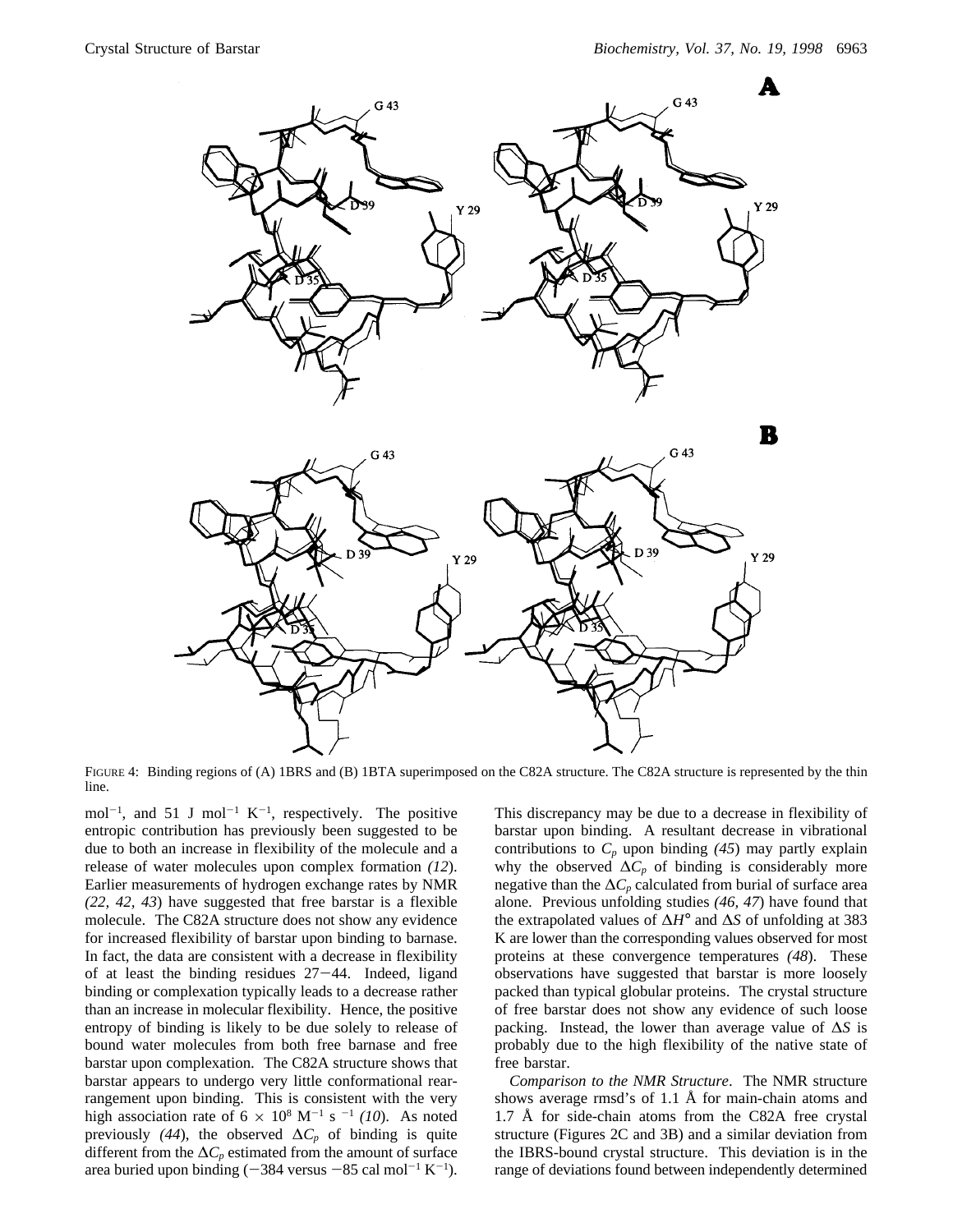

FIGURE 5: Mean normalized packing values of proteins for some representative crystal (empty circles) and NMR (filled circles) structures, calculated using the OS algorithm. Crystal structures which are the same protein as the NMR structure are represented by open circles with a thicker edge. The TBP packing values are from ref *38*.

high-resolution NMR and X-ray structures *(49, 50*). The deviations are largest in the binding region and smallest in the  $\beta$ -sheet region as well as the helix-4 region. Since the C82A crystal structure is similar to the bound state of barstar, and since the differences between the bound state and the free NMR structure have already been described in detail *(7, 8*), we shall only briefly summarize the main differences between the NMR structure and the crystal bound (1BRS, 1BGS) and free (C82A) structures. The positions of the binding loop are significantly different in the crystal and NMR structures (Figure 4). In addition, the NMR structure has a smaller radius of gyration (11.39 Å) than 1BGS (11.79 Å), 1BRS (11.67 Å), and C82A (11.83 Å). The radius of gyration was calculated by considering only the  $C\alpha$  atoms. The differences in the radius of gyration between C82A and the two complexed structures are minor and are due to the variation in the disordered helix-3 region. The NMR structure is thus a very compact structure *(8, 9*), and we have quantified and compared the packing in the NMR structure with that in our structure.

*Packing Analysis of NMR and Crystal Structures*. To quantify the increase in compactness of the NMR structure, we analyzed the atomic packing using the occluded surface (OS) algorithm *(37*). The overall packing in a protein structure is characterized by a parameter called the mean normalized protein packing value *(38*). For the NMR structure 1BTA, the value of this parameter was 0.393, which is higher than for all other protein crystal structures previously analyzed *(38*) as well as the structures analyzed in our study, suggesting that barstar is an exceptionally tightly packed protein. This high packing value was seen both for the averaged NMR structure and for the individual structures comprising the NMR structure set. In contrast, the C82A crystal structure has a packing value of 0.347. This indicates that the uncomplexed crystal structure is in fact marginally loosely packed compared to the complexed structures 1BRS and 1BGS (0.355).

To examine whether the apparently high packing of 1BTA is a general feature of all NMR structures, we calculated the packing values for 70 proteins ranging in size from 29 to 180 residues from the PDB *(41*). We chose proteins for which both the crystal and NMR structures were available, either for the same structure or within the same protein family. Our analysis showed that all the protein structures solved by using crystallographic procedures had packing values lying within the narrow range of 0.34-0.37 (Figure 5), as pointed out by DeDecker et al. (*38*). The only exceptions were the well-packed hyperthermophilic TBP [packing value  $= 0.375 (38)$ ] and a metallothionein (packing value  $= 0.25$ , 4MT2). The crystal structures of proteins with different sequences but belonging to the same family showed very similar packing values (e.g., myoglobin: average, 0.35; standard deviation, 0.008). In contrast, all of the structures determined by using NMR techniques showed a much larger scatter in packing value, ranging from 0.24 (1MHU) to 0.39- (1BTA). Except for one example (Crambin), no NMR structure showed a packing value similar to its crystal counterpart. Shown in Figure 5 are mean packing values of a few representative examples of the 70 proteins. Figure 5 clearly shows that the scatter in the mean packing values of the NMR structures is much larger than that in crystal structures. There are two possible explanations for the observed difference in packing values between NMR and crystal structures. It is possible that the packing value of a protein in solution is significantly different from that in the crystalline state. Alternatively, the packing value may not be a parameter that can be accurately determined by NMR data. To test the latter possibility, we examined the packing values of NMR structures of the same protein determined by different investigators. We also compared packing values of NMR structures of site-directed mutants of a protein with the wild-type packing value. In both situations, significant differences in packing values were observed. For example, in the case of human interleukin-4, the four NMR structures determined (1BBN, 1ITL, 1ITM, and 1CYK) show an average and a standard deviation of the mean packing values of 0.33 and 0.031, respectively. In contrast, the packing values for several different crystal structures of RNase A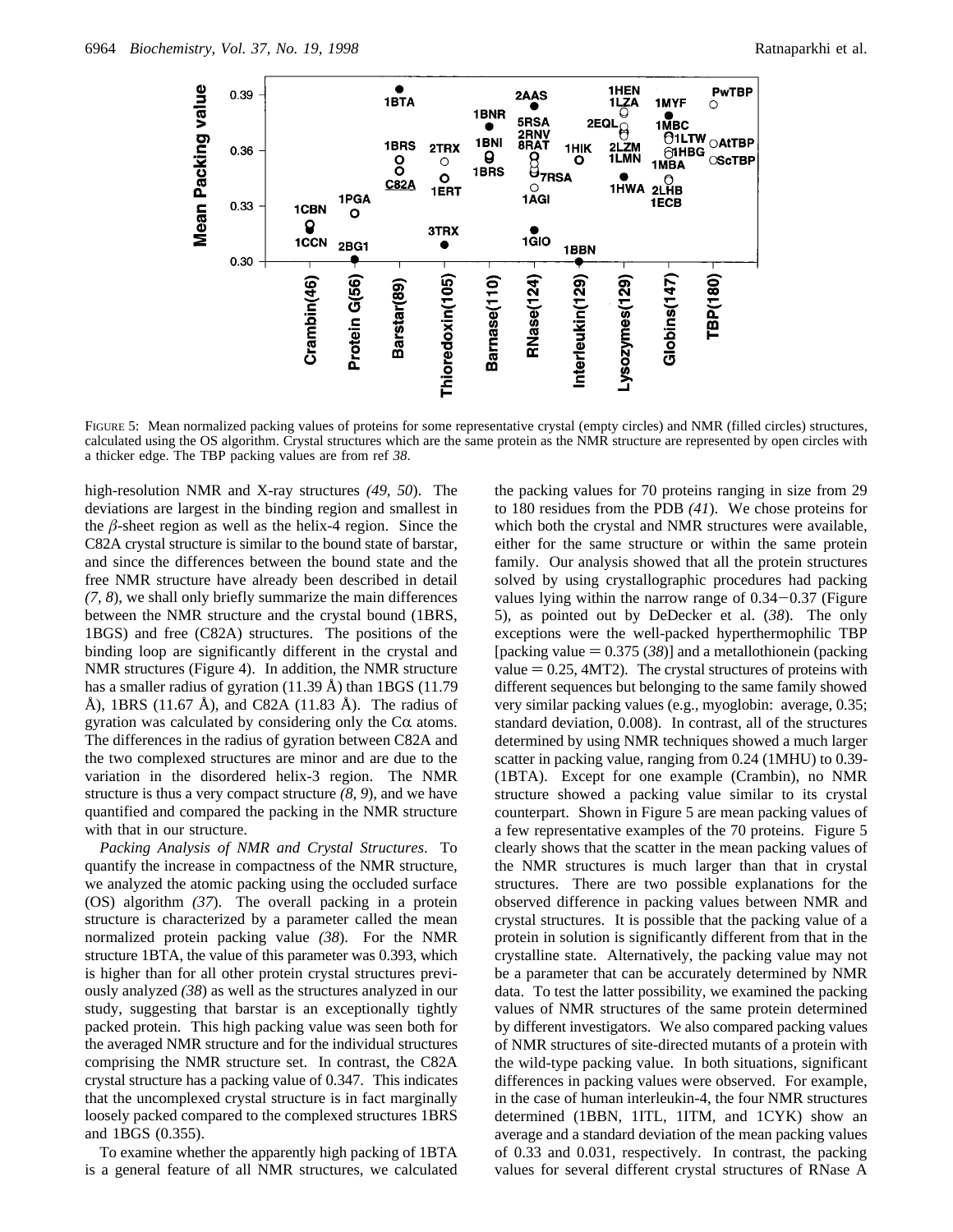determined in different solvents, pH's, and space groups show an average and a standard deviation of 0.353 and 0.005, respectively.

It has previously been stated (*49*) that the accuracy of good NMR structures for small proteins approaches that of highresolution (2 Å) crystal structures. Our packing analysis shows that this is unlikely to be correct, since the variation in mean packing values appears to be much higher for NMR structures than for different crystal structures of the same protein. There is no generally accepted method for assessing the accuracy of an NMR structure. While a low rmsd of different members of an NMR structure set from the average structure is often taken to mean that the structure is well determined, this value is an estimate of the precision of the structure rather than its accuracy. A better estimate of accuracy would be the rmsd between NMR structures of the same protein determined independently by different investigators. Unlike the case of crystal structures, there are very few examples of such structure determinations using NMR. The barstar crystal structure has a mean packing value similar to that of mammalian ribonucleases, globins, and also barnase. The packing values show that the C82A structure is marginally loosely packed relative to the bound state (1BRS, 1BGS) and that free and bound barnase (1BNI, 1BRS) have similar packing values. Not only does the NMR structure of barstar (1BTA) appear to be a well-packed structure, it appears to be the best packed among the structures of the 70 proteins we have screened. This apparent tight packing is not consistent with the observation that barstar is a dynamically flexible and marginally stable protein with a stability of about 4.5 kcal/mol *(18, 46*). The tight packing in the free NMR structure may be an artifact of the NMR structure determination process, and the crystal structure of C82A is probably a better representation of the average structure adopted by uncomplexed barstar in solution.

## **CONCLUSIONS**

The free state of barstar is structurally very similar to the bound state, both in the overall conformation and at the binding site. The present structural data are useful in the interpretation of earlier thermodynamic studies of barstar unfolding and barnase-barstar complex formation. The packing analysis shows that protein packing values estimated by NMR are unreliable and that the accuracies of welldetermined NMR structures are lower than those of highresolution crystal structures. The present crystal structure is likely to be a better representation of the true structure of free barstar in solution than the NMR structure.

# **ACKNOWLEDGMENT**

The diffraction data was collected in the National Area Detector facility, IISc. We are grateful to the Supercomputer Education and Research Center, the Interactive Graphics Facility, and the Distributed Information Centre, IISc, for the use of their computational and computer graphics facilities. We thank Professor M. R. N. Murthy, B. Gopal, and R. Ravishankar for helpful discussions.

#### **REFERENCES**

- 2. Hartley, R. W. (1997) in *Ribonucleases, Structure and Function* (D'Alessio, G., & Riordan, J. F., Eds.) pp 51-100, Academic Press, New York.
- 3. Hartley, R. W. (1993). *Biochemistry 32*, 5978-5984.
- 4. Blackburn, P., Wilson, G., and Moore, S. (1977) *J. Biol. Chem. <sup>252</sup>*, 5904-5910.
- 5. Kobe, B., and Deisenhofer, J. (1993) *Nature 366*, 751-756.
- 6. Kobe, B., and Deisenhofer, J. (1995) *Nature 374*, 183-186. 7. Lubienski, M. J., Bycroft, M., Freund, S. M. V., and Fersht, A. R. (1994) *Biochemistry 33*, 8866-8877.
- 8. Buckle, A. M, Schreiber, G., and Fersht, A. R. (1994)
- *Biochemistry 33*, 8878-8889. 9. Guillet, V., Lapthorn, A., Hartley, R. W., and Mauguen, Y. (1993) *Structure 1*, 165-177.
- 10. Schreiber, G., and Fersht, A. R. (1993) *Biochemistry 32*, 5145- 5150.
- 11. Jones, D. N., Bycroft, M., Lubienski, M. J., and Fersht, A. R. (1993) *FEBS Lett*. *<sup>331</sup>*, 165-172.
- 12. Martinez, J. C., Filimnov, V. V., Mateo, P. L., Schreiber, G., and Fersht, A. R. (1995) *Biochemistry 34*, 5224-5233.
- 13. Agashe, V. R., Shastry, M. C. R., and Udgaonkar, J. B. (1995) *Nature 377*, 754-757.
- 14. Nath, U., and Udgaonkar, J. B. (1997) *Biochemistry 36*, 8602- 8610.
- 15. Nath, U., Agashe, V. R., and Udgaonkar, J. B. (1996**)** *Nat. Struct. Biol. 3*, 920-923.
- 16. Zaidi, F. N., Nath, U., and Udgaonkar, J. B. (1997) *Nat. Struct. Biol. 12*, 1016-1024.
- 17. Nath, U., and Udgaonkar, J. B. (1995) *Biochemistry 34*, 1702- 1713.
- 18. Ramachandran, S., and Udgaonkar, J. B. (1996) *Biochemistry <sup>35</sup>*, 8776-8785.
- 19. Guillet, V., Lapthorn, A., Fourniat, J., Benoit, J.-P., Hartley, R. W., and Mauguen, Y. (1993) *Proteins 17*, 325-328.
- 20. Raghunanthan, V., Khurana, S., Gupta, V., Khurana, R., Udgaonkar, J. B., and Salunke, D. M. (1994) *J. Mol. Biol. <sup>243</sup>*, 533-536.
- 21. Schoppe, A., Hinz, H.-J., Agashe, V. R., Ramachandran, S., and Udgaonkar, J. B. (1997) *Protein Sci. 6*, 2196-2202.
- 22. Wong, K., Fersht, A. R., and Freund, S. M. V. (1997) *J. Mol. Biol. 268*, 494-511.
- 23. McPherson, A. (1990) *Eur. J. Biochem. 189*, 1-23.
- 24. Khurana, R., and Udgaonkar, J. B. (1994) *Biochemistry 33*, 106-115.<br>Kabsch. V
- 25. Kabsch, W. (1993) *J. Appl. Crystallogr. 26*, 795-800.
- 26. Navaza, J. (1994) *Acta Crystallogr. A50*, 157-163.
- 27. Rice, L. M., and Brunger, A. T. (1994) *Proteins 19*, 277-290.
- 28. Braig, K., Adams, P. D., and Brunger, A. T. (1995) *Nat. Struct. Biol. 2*, 1083-1094.
- 29. Brunger, A. T. (1996) X-PLOR, version 3.851, Yale University, New Haven, CT.
- 30. Kleywegt, G. J., and Jones, T. A. (1998) *Methods Enzymol.* (in press).
- 31. Brunger, A. T. (1992) *Nature 355*, 472-474.
- 32. Kleywegt, G. J., and Brunger, A. T. (1996) *Structure 4*, 897- 904.
- 33. Weis, W. I., Brunger, A. T., Skehel, J. J., and Wiley, D. C. (1990) *J. Mol. Biol. 212*, 737-761.
- 34. Read, R. J. (1986) *Acta Crystallogr. A42*, 140-149.
- 35. Jones, T. A. (1985) *Methods Enzymol.* 115, 157-171.
- 36. Connolly, M. L. (1983) *Science 221*, 709-713.
- 37. Pattabiraman, N., Ward, K. B., and Fleming, P. J. (1995) *J. Mol. Recognit. 8*, 334-344.
- 38. DeDecker, B. S., O'Brien, R., Fleming, P., Geiger, J. H., Jackson, S. P., and Sigler, P. B. (1996) *J. Mol. Biol. 264*, <sup>1072</sup>-1084. 39. Collaborative Computational Project, Number 4 (1994) *Acta*
- *Crystallogr. D50*, 760-763.
- 40. Laskowski, R. A., MacArthur, M. W., Moss, D. S., and Thornton, J. M. (1993) *J. Appl. Crystallogr. 26*, 283-291.
- 41. Bernstein, F. C., Koetzle, K. F., Williams, G. J. B., Meyer, E. F., Jr., Brice, M. D., Rodgers, J. R., Kennard, O., Shimanouchi, T., and Tasumi, M. (1977) *J. Mol. Biol. 112*, 535-542.
- 42. Bhuyan, A. K., and Udgaonkar, J. U. (1998) *Proteins 30*, 295- 308.